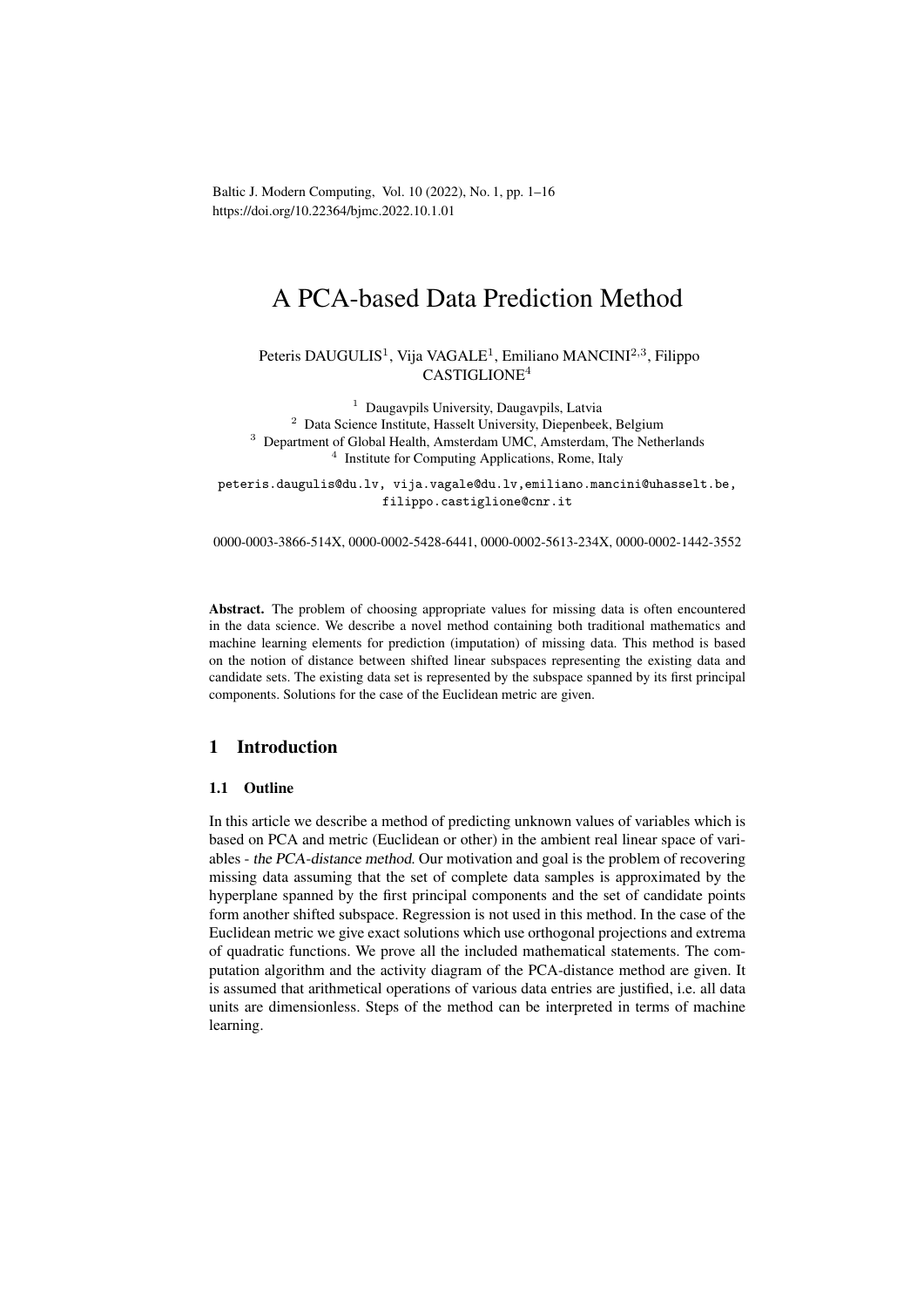#### 1.2 Background and previous work

*Prediction as a mathematical modelling problem.* In most sciences and research areas it is necessary to generate (predict, impute, estimate) missing information (data, relations, rules etc.) if partial initial information is given. In this article we use the term prediction to denote such methods. Such methods usually are based on minimizing errors and finding extremal values of functions and discrete objects. Most prediction methods start with building a suitable mathematical object - a model, a discrete or continuous subset of an ambient space, to represent the most important properties of the given body of information (e.g. a discrete data set). Models may mean representation in at least two senses - the evolution of a system or a process, or the simplified description of an existing system or a collection of data. Apart from a model of existing data we must alse have a set of candidate values for predictions.

A range of general purpose methods which can also be used for prediction purposes, such as approximation, interpolation, extrapolation and others, have been developed (Meijering, 2002), (Mittal, 2016). Machine learning approaches are used (Bengio, Courville et al., 2013), (Bzdok, Altman et al., 2018).

The simplest prediction methods involve using mean values of specified components of suitable data points, (Little and Rubin, 1987). There are prediction methods using least-square (linear regression) ideas, (Bu, Dysvik et al., 2004). There are methods assuming that the completely defined data samples belong to a mutivariate distribution, (van Buuren, 2007). In such methods (Expectation-Maximization methods) parameters of the distribution corresponding to the completely defined samples and missing values are computed to maximize the likelyhood function. A popular direction is based on the K-nearest neighbour (K-NN) idea which uses a metric or a similarity measure in certain subspaces of the ambient space, (Jonsson and Wohlin, 2004). In this approach missing values are defined as means of corressponding values of nearest completely defined data points. Nearness is defined using Euclidean-like metrics in the subspace having dimensions where values are defined for all data points. See (Bertsimas, Pawlowski et al., 2018).

*Principal Components Analysis.* An effective and widely used tool of data modelling and analysis is the Principal Component Analysis (PCA), (Pearson, 1901), (Eckart and Young, 1936), (Hestenes, 1958), (Hotelling, 1933), (Hotelling, 1936). It is used to represent a discrete set of data points as a shifted linear subspace which shows the most important variables and their linear combinations. PCA is used for linearization of data, dimensionality reduction, filtering out noise and finding the most important linear combinations of data variables (Meglen, 1991), (Gorban, Kegl et al., 2007).

PCA is a mathematical procedure that transforms the basis of the space (i.e., a change of variable) which includes the set of data we are interested in. It is mainly used to reduce the dimensionality of a large data set. In fact, after the transformation, the new coordinates of the basis (i.e., the new variables) are ranked in terms of the ability to embed most of the variability of the data set. Thus, focusing on few variables and neglecting the others, one can keep most of the information contained in the data set and focus on that.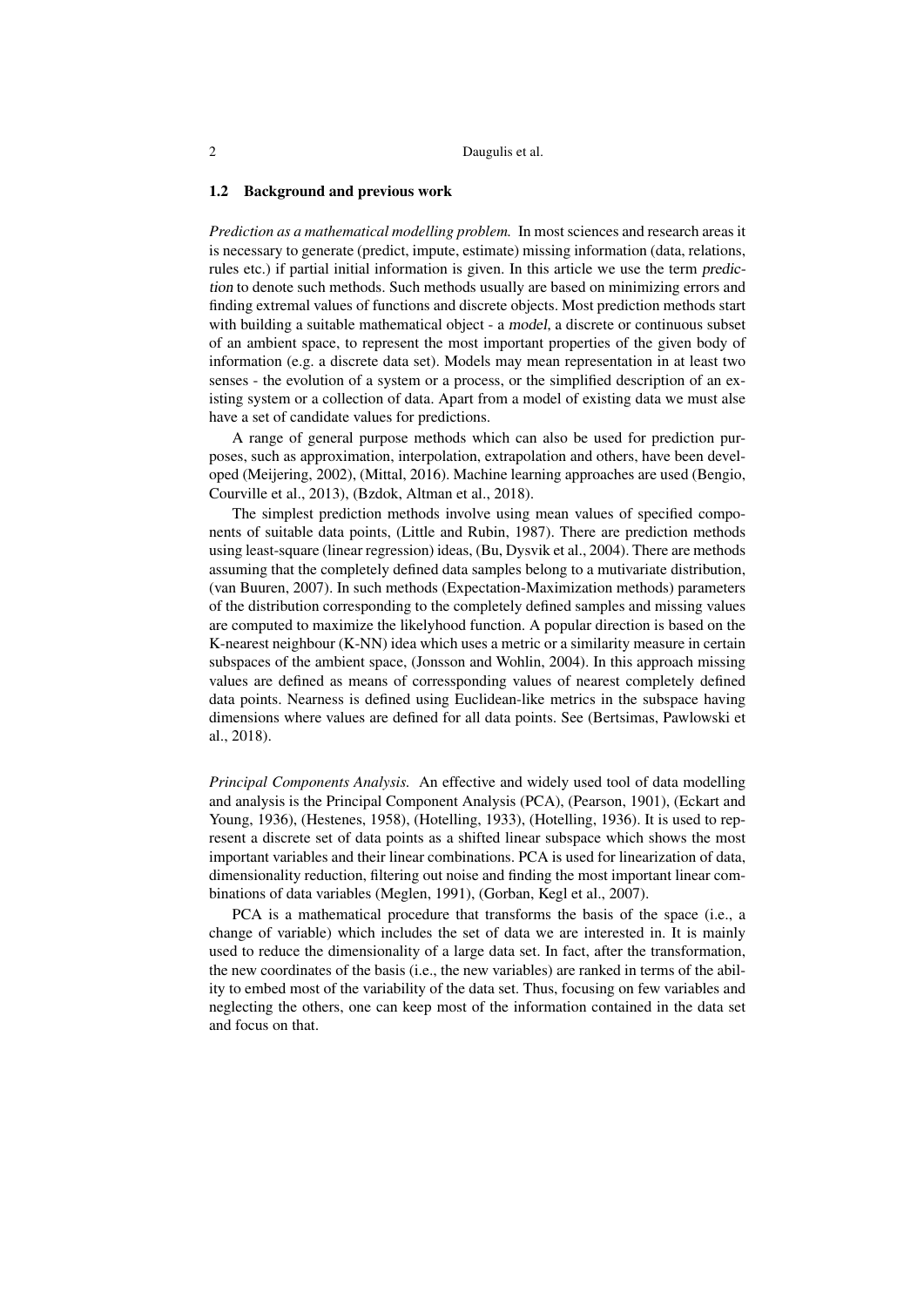In other words, to preserve as much variability as possible one finds new variables that are linear functions of those in the original dataset, that have the property of successively maximizing the variance and, at the same time, are uncorrelated with each other. The mathematical operations to perform a PCA are based on the eigendecomposition of the data covariance matrix (hence the principal components are eigenvectors of the data's covariance matrix) also known as singular value decomposition of the data matrix.

PCA is mainly a statistical tool developed by statisticians that has found a large number of applications in many fields of science and technology and that is currently used as a step to perform predictions with machine learning methodologies. There is a data prediction method - Bayesian Principal Component analysis, which uses PCA (Oba, Sato et al., 2003).

# 2 Main results

In this section we describe the minimal distance idea and prove the mathematical results for the Euclidean case.

#### 2.1 The minimal distance idea

*Notations and basic facts.* Given two subsets  $A, B$  of a metric space  $(\mathbb{M}, d(\cdot, \cdot))$  we denote by  $d(A, B)$  the distance between A and B:  $d(A, B) = \inf_{a \in A, b \in B} d(a, b)$ . If  $\mathcal{U}, \mathcal{V}$ are shifted linear subspaces in a real Euclidean (inner-product) space E then  $d(U, V) =$  $\min_{u \in \mathcal{U}, v \in \mathcal{V}} d(u, v)$ , a nonnegative real number. We consider  $\mathbb{R}^n$  as the Euclidean space with the norm  $||x|| = \sqrt{x^T x}$  and the metric  $d(x, y) = ||x - y||$ , for consistency its √ elements are defined as columns. We denote by  $proj_{\mathcal{V}}$  the orthogonal projection onto  $V \leq \mathbb{R}^m$ . We denote the subspace spanned by the columns of a matrix V by V (using \mathcal letters) or  $\langle V \rangle$ .

*Predicting one variable.* First we describe the problem we are trying to solve in the case of predicting one variable. Suppose we have a system described by  $m - 1$  independent variables (indicators)  $x_1, x_2, ..., x_{m-1}$  and one dependent variable y. We consider  $\mathbb{R}^m$ with some metric, for example, the Euclidean metric.

Suppose we have a set of complete measurements  $S = \{(x_{11},...,x_{1,m-1},y_1),...,$  $..., (x_{s1},...x_{s,m-1}, y_m)$ ,  $|S| = s$ . We also have an incomplete measurement - a sequence of values  $X_0 = (x_{01}, ..., x_{0,m-1})$  for which we want to find a y-value which would be most appropriate in a rigorous sense. It means finding a point on the line  $\mathcal{L} = \{x_1 = x_{01}, ..., x_{m-1} = x_{0,m-1}\}$  (the prediction line) which is special with respect to  $S$ .

In order to extract the most important property of  $S$  we choose "the first term of approximation" - the linear approximation, which is sufficient for most meaningful predictions dealing with missing data coming from various sources with possibly different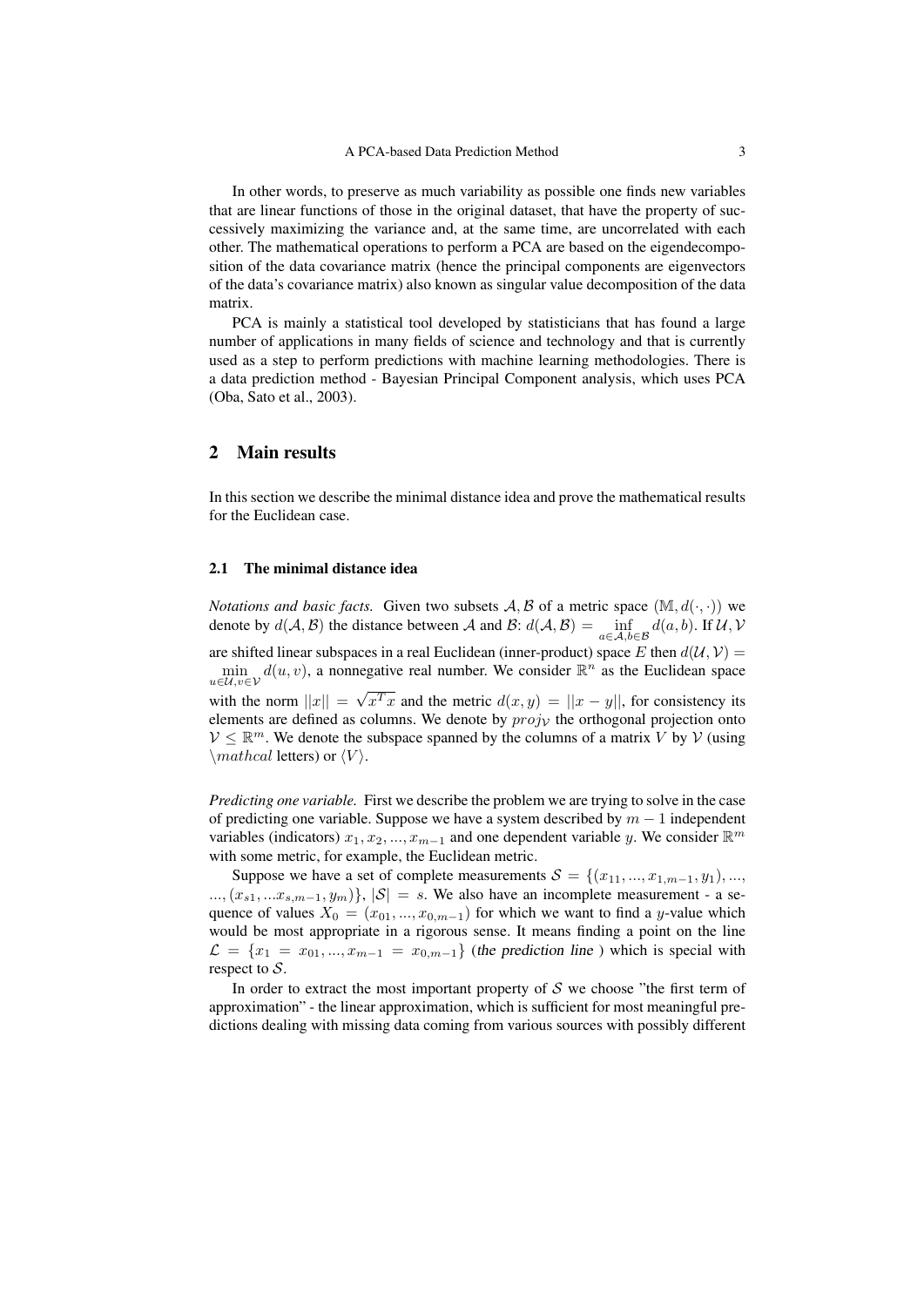standards and formats. For this purpose we can use PCA. Arrange the coordinates of S- $\lceil$ 1

elements as a matrix  $S =$  $\overline{\phantom{a}}$  $\frac{x_{11} \dots x_{1,m-1} y_1}{\dots \dots \dots}$  $\overline{\phantom{a}}$ ...  $\overline{x_{s1} \dots x_{s,m-1}}$  y<sub>m</sub> . Choose  $n$  (first) principal components

(PC) of  $S$ . Construct the subspace  $P$  (shifted principal subspace) spanned by these PC. It is a shifted linear subspace of dimension n in  $\mathbb{R}^m$ . By construction P is spanned by a basis (the principal components) which diagonalizes the covariance matrix of data with maximal diagonal elements, in every dimension there is the shift by the column average.

We have that  $\dim(\mathcal{P}) = r$ ,  $\dim(\mathcal{L}) = 1$ . Suppose that  $\mathcal{L} \not\subseteq \mathcal{P}$ . If  $\mathcal P$  and  $\mathcal L$  intersect (in one point  $(x_{01},...,x_{0,m-1},y_0)$ ) then take the intersection point as the prediction the predicted y-value of the sequence  $X_0$  is  $y_0$ . This See Fig.1 for the case  $n = 3, r = 2$ . We note that this case is essentially the least square prediction.



Fig.1. The case  $r = 2$  in  $\mathbb{R}^3$ .

Consider the case when  $P$  and  $\mathcal L$  do not intersect. Our proposal is to choose a point in  $\mathcal L$  minimizing the distance to  $\mathcal P$  as our prediction. At least one such point exists. We want to find  $l_0 \in \mathcal{L}$  for which there is  $p_0 \in \mathcal{P}$  such that  $d(l_0, p_0) = \min_{l \in \mathcal{L}, p \in \mathcal{P}} d(l, p) =$  $d(\mathcal{L}, \mathcal{P})$ ,  $l_0$  gives the desired "predicted" y-value.



Fig.2. The case  $r = 1$  in  $\mathbb{R}^3$ .

If we use the Euclidean distance then  $p_0 = proj_{\mathcal{P}}(l_0)$ .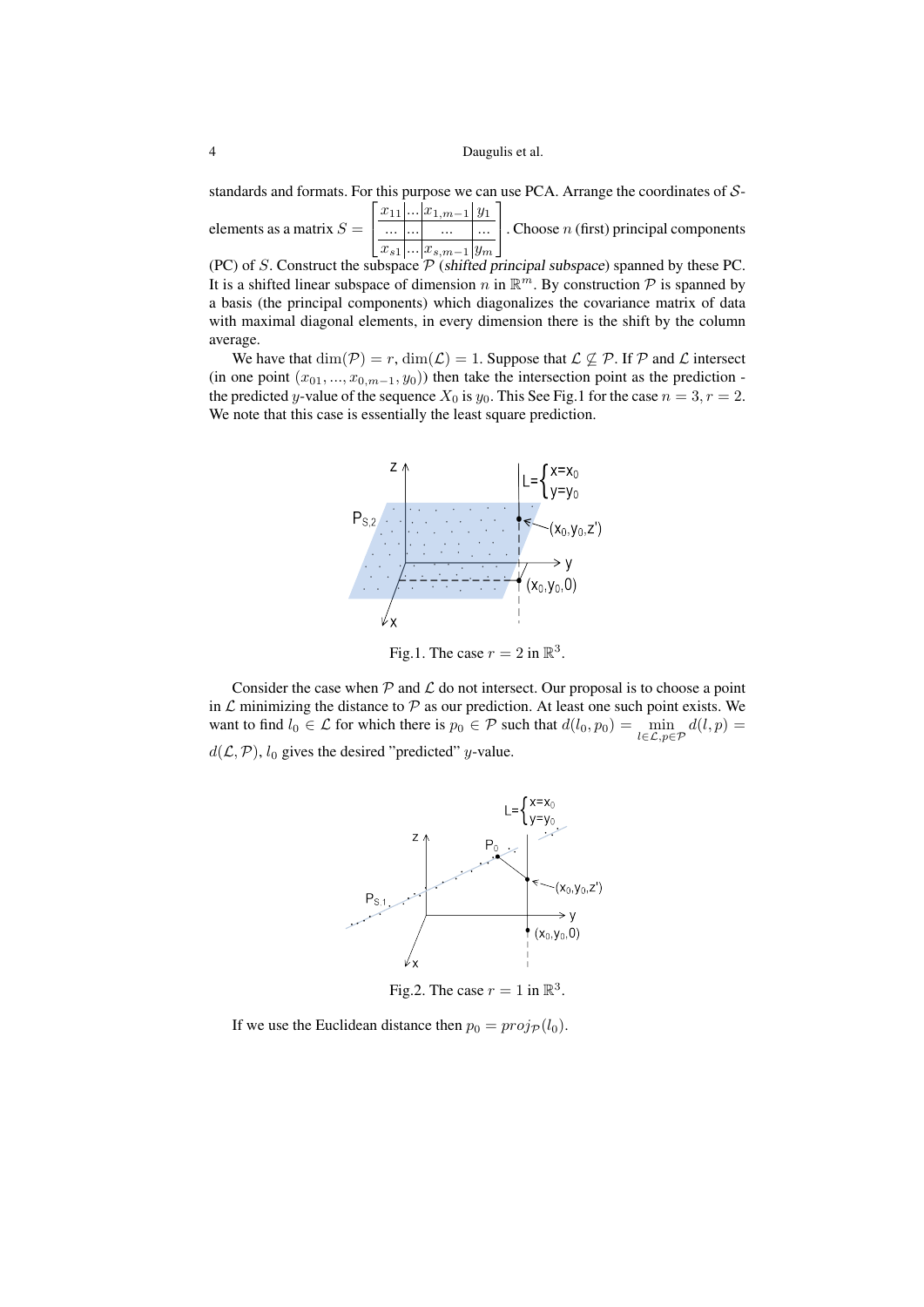*Predicting more than one variable.* We can have a situation where more than one entry of data points are missing - we need to predict more than one variable for each measured data sample. We work in  $\mathbb{R}^n$  and have a sequence  $X_0 = (x_{01},...,x_{0k})$ ,  $k < n - 1$ , for which we want to find the missing  $n - k$  values. In this case the shifted linear subspace  $\mathcal{L} = \{x_1 = x_{01}, ..., x_k = x_{0k}\}\$  (the prediction space) has dimension k. Again we can use the minimal distance idea: find a  $l_0 \in \mathcal{L}$  for which the minimal distance to  $\mathcal{P}$  is achieved.

We note that in all cases  $\mathcal{L} \cap \mathcal{P} \neq \emptyset$  is equivalent to  $d(\mathcal{L}, \mathcal{P}) = 0$ .

Prediction by minimizing distances can also be generalized for the cases when data or candidate data models are nonlinear varieties in ambient spaces.

#### 2.2 Solutions for Euclidean spaces

*One dimensional prediction space - prediction line.* In this section we describe exact solutions for a prediction line  $\mathcal{L}$ ,  $\dim(\mathcal{L}) = 1$ , and an arbitrary principal subspace  $\mathcal{P}$  in case of the Euclidean metric. These solutions are based on orthogonal projections and extrema of quadratic functions.

The first preposition deals with the case of a linearly independent generating set of the subspace  $P$  with respect to which we find the special point on the prediction line  $\mathcal{L}$ .

**Proposition 2.1.** Let  $p_1, ..., p_n$  be linearly independent elements in  $\mathbb{R}^m$  ,  $P = [p_1 | ... | p_n]$ *is the*  $m \times n$  *matrix obtained by joining*  $p_1, \ldots, p_n$ *. Denote* 

$$
W = P(P^T P)^{-1} P^T - E_m = [w_1|W'], \tag{1}
$$

*where*  $w_1$  *is the first column of W. Let*  $L = \{ \left[ \frac{t}{l'} \right]$  $\overline{l'}$  $\left[$   $\vert t \in \mathbb{R} \right\}$ ,  $l' \in \mathbb{R}^{m-1}$  *fixed, an affine*  $\textit{line in } \mathbb{R}^m$ . Let  $\mathcal{P} = \langle p_1, ..., p_n \rangle \leq \mathbb{R}^m$ .

- *1. If*  $w_1 = 0$  *then for any*  $l \in \mathcal{L}$  *there is a point*  $p \in \mathcal{P}$  *such that*  $d(l, p) = d(\mathcal{L}, \mathcal{P})$ *.*
- 2. *If*  $w_1 \neq 0$  *then*  $d(l_{pred}, p_0) = d(\mathcal{L}, \mathcal{P}) = \min_{l \in \mathcal{L}, p \in \mathcal{P}} d(l, p)$  *for*  $l_{pred} \in \mathcal{L}$  *and*  $p_0 \in \mathcal{P}$ *if and only if*

$$
l_{pred} = \left[\frac{t_{pred}}{l'}\right] \in \mathbb{R}^n \text{ where}
$$

$$
t_{pred} = -\frac{1}{||w_1||^2} w_1^T W'l'. \tag{2}
$$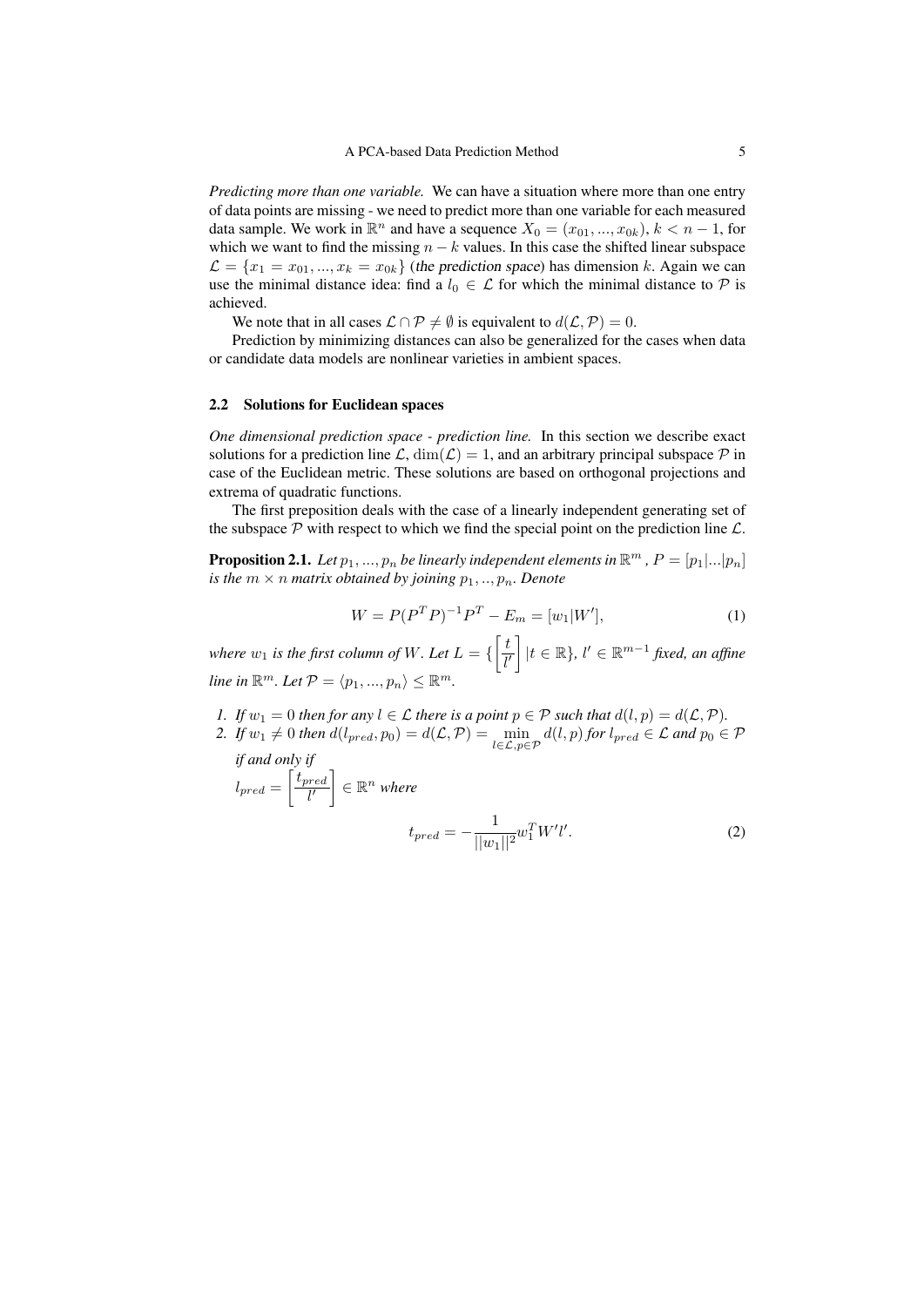*Proof.* Let  $l = \left[\frac{t}{l}\right]$  $\overline{l'}$  $\Big[ \Big] \in \mathcal{L}$ .  $P^T P$  is invertible since columns of P are linearly independent. It is known that  $proj_{\mathcal{P}} = P(P^T P)^{-1} P^T$ , (Meyer, 2010). Furthermore,  $d(l, \mathcal{P}) = ||proj_{\mathcal{P}}(l) - l|| = ||(P(P^T P)^{-1} P^T - E_m)l|| = |||Wl||.$ 

We express  $Wl$  as the linear combination of  $W$ -columns:

$$
Wl = tw_1 + W'l'.\tag{3}
$$

- 1. Let  $w_1 = 0$ . Then for any  $l \in \mathcal{L}$   $d(l, \mathcal{P}) = ||W'l'||$ , it does not depend on l,  $d(l, \text{proj}_{\mathcal{P}}(l)) = d(\mathcal{L}, \mathcal{P}).$
- 2. Let  $w_1 \neq 0$ . We use the fact  $||x||^2 = ||proj_V(x)||^2 + ||proj_{V^{\perp}}(x)||^2$  (the generalized Pythagorean theorem). Taking  $x = Wl$  and  $V = \langle w_1 \rangle$  we get

$$
||Wl||^2 = ||proj_{\langle w_1 \rangle}(Wl)||^2 + ||proj_{\langle w_1 \rangle} (Wl)||^2 =
$$
  
= 
$$
||tw_1 + proj_{\langle w_1 \rangle}(W'l')||^2 + ||proj_{\langle w_1 \rangle} (W'l')||^2.
$$
 (4)

l such that  $||W||$  is minimal will be achieved for the unique t satisfying  $tw_1 =$  $-proj_{\langle w_1 \rangle}(W'l')$ , hence

$$
t_{pred} = -\frac{1}{||w_1||^2} w_1^T W' l'. \tag{5}
$$

*Remark* 2.2. Note that in any case  $d(l, p) = d(l, \mathcal{P})$ ,  $l \in \mathcal{L}$ ,  $p \in \mathcal{P}$ , if and only if  $p = proj_{\mathcal{D}}(l).$ 

*Remark* 2.3. If  $(p_1, ..., p_n)$  is an (ordered) orthonormal basis of  $P$  then  $P^T P = E_n$ therefore  $proj_{\mathcal{P}} = W = PP^T$ . Ortonormality of  $(p_1, ..., p_n)$  takes place if  $p_1, ..., p_n$ are principal components.

*Remark* 2.4. If  $(p_1, ..., p_n)$  is a (not necessarily orthonormal, ordered) basis of  $P$  then it may be computationally more efficient to compute  $P(P^T P)^{-1}P$  via the QR factorization of  $P$ . See 2010. The  $QR$  factorization is suitable for matrices with large condition number, it can be made computationally stable using Householder or Givens reductions. If  $P = QR$  where columns of Q are orthonormal and R is a triangular matrix with positive diagonal entries then  $P(P^T P)^{-1} P^T = Q Q^T$ .

The next proposition deals with the case when the generators of the subspace  $P$  are not linearly independent.

**Proposition 2.5.** Let  $p_1, ..., p_n$  be elements of  $\mathbb{R}^m$  ,  $P = [p_1 | ... | p_n]$  is the  $m \times n$  ma*trix obtained by joining*  $p_1,..,p_n$ . Let  $PC = \lceil P_e|O_{m,n-r} \rceil$  be such that  $rank(P_e) =$  $rank(P)$  *(for example, a column echelon form of P), C is a n*  $\times$  *n matrix of elementary column operations.*

*Denote*

$$
W = P_e (P_e^T P_e)^{-1} P_e^T - E_m = [w_1 | W'], \tag{6}
$$

*where*  $w_1$  *is the first column of W. In these notations the statements of Proposition 2.2 are true.*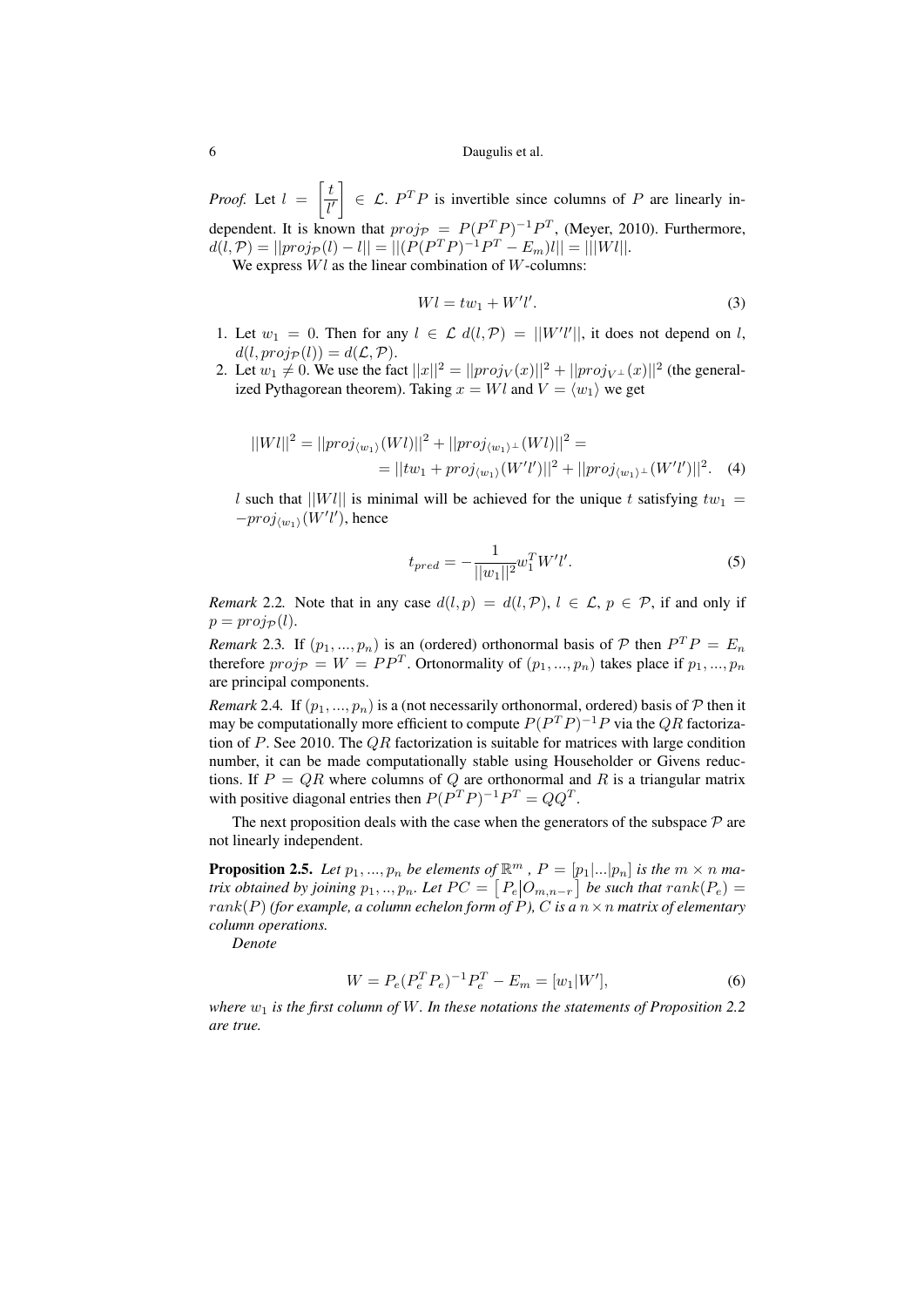*Proof.* Columns of  $P_e$  form a basis for  $P$ . Denote the columns of  $P_e$  by  $p'_1, ..., p'_r$ ,  $\mathcal{P}_e = \langle p'_1, ..., p'_r \rangle$ . Then  $proj_{\mathcal{P}} = proj_{\mathcal{P}_e} = P_e(P_e^T P_e)^{-1} P_e^T$ . Repeat the proof of Proposition 2.2 substituting  $P$  by  $P_e$ .

The final proposition of this section gives another interpretation and the same solution of the problem using the fact that the square of the distance between a point on a line and a subspace is quadratic function of a line parameter.

**Proposition 2.6.** Let  $p_1, ..., p_n$  be elements in  $\mathbb{R}^m$ ,  $\mathcal{P} = \langle p_1, ..., p_n \rangle \leq \mathbb{R}^m$ . Let  $\mathcal{L} =$  $\{t \in \mathbb{R} \Big|$  $\lceil t \rceil$  $l'$  $\left[\begin{array}{ccc} \in & \mathbb{R}^m \end{array}\right], l' \in \mathbb{R}^{m-1}$  fixed, an affine line in  $\mathbb{R}^m$ . Let  $l_i = \begin{bmatrix} t_i & \mathbf{0} \\ \mathbf{0} & \mathbf{0} \end{bmatrix}$  $l'$  ∈ L*,*  $i \in \{1, 2, 3\}$ ,  $t_i$  distinct. Let  $proj_{\mathcal{P}}(x) = Wx$ ,  $x \in \mathbb{R}^m$ , with the first column of W *being nonzero. Let*  $||proj_{\mathcal{P}}(l_i) - l_i||^2 = d_i$ . Then  $d(l_{pred}, p_0) = d(\mathcal{L}, \mathcal{P})$  for  $l_{pred} \in \mathcal{L}$ *and*  $p_0 \in \mathcal{P}$  *iff*  $l_{pred} = \left\lceil \frac{t_{pred}}{l'} \right\rceil$  $\overline{l'}$ *where*  $t_{pred} = -\frac{a_1}{2a}$  $\frac{a_1}{2a_2}$  and  $[a_0, a_1, a_2]^T$  is the solution *of the linear system*

$$
\begin{bmatrix} 1 & t_1 & t_1^2 \\ 1 & t_2 & t_2^2 \\ 1 & t_3 & t_3^2 \end{bmatrix} \cdot \begin{bmatrix} a_0 \\ a_1 \\ a_2 \end{bmatrix} = \begin{bmatrix} d_1 \\ d_2 \\ d_3 \end{bmatrix}
$$
 (7)

*Proof.* If  $l = \left\lceil \frac{t}{l} \right\rceil$  $\overline{l'}$  $\int$  then  $||proj_{\mathcal{P}}(l) - l||^2$  is a nonconstant nonnegative quadratic function  $a_0 + a_1 t + a_2 t^2$  of t. Its coefficients can be determined by considering it values at 3 values of t, say,  $t_1, t_2, t_3$ , coefficients are solutions of (7). The minimum of  $||proj_{\mathcal{P}}(l) - l||^2$  is achieved when  $t = -\frac{a_1}{2a}$  $\frac{1}{2a_2}$ .

Alternatively,  $Wl = tw_1 + W'l'$ , therefore

$$
||Wl||^2 = (Wl)^T Wl = ||w_1||^2 t^2 + 2w_1^T W'l' \cdot t + ||W'l'||^2.
$$
 (8)

The minimum of  $||Wl||^2$  as a function of t is achieved when  $t = -\frac{1}{1+\epsilon}$  $\frac{1}{||w_1||^2} w_1^T W' l'.$ 

*Remark* 2.7. If we use a general inner product  $(x, y) = x^T M y$  inducing the norm  $||x||_M = \sqrt{x^T M x}$  where M is a symmetric positive definite matrix then (2) has to be substituted by another formula

$$
t_{pred} = -\frac{1}{||w_1||_M^2} w_1^T M W' l'. \tag{9}
$$

*Remark* 2.8. Other norms such as  $|| \cdot ||_p$ ,  $1 \leq p$ , or  $|| \cdot ||_{\infty}$  can be considered in a similar way. The distance from  $l \in \mathcal{L}$  to  $\mathcal{P}$  can be found using the unit circle of the norm.

*Multidimensional prediction space.* This section contains results when  $\dim(\mathcal{L}) > 1$ . The first proposition gives a general solution if  $P$  is spanned by linearly independent generators.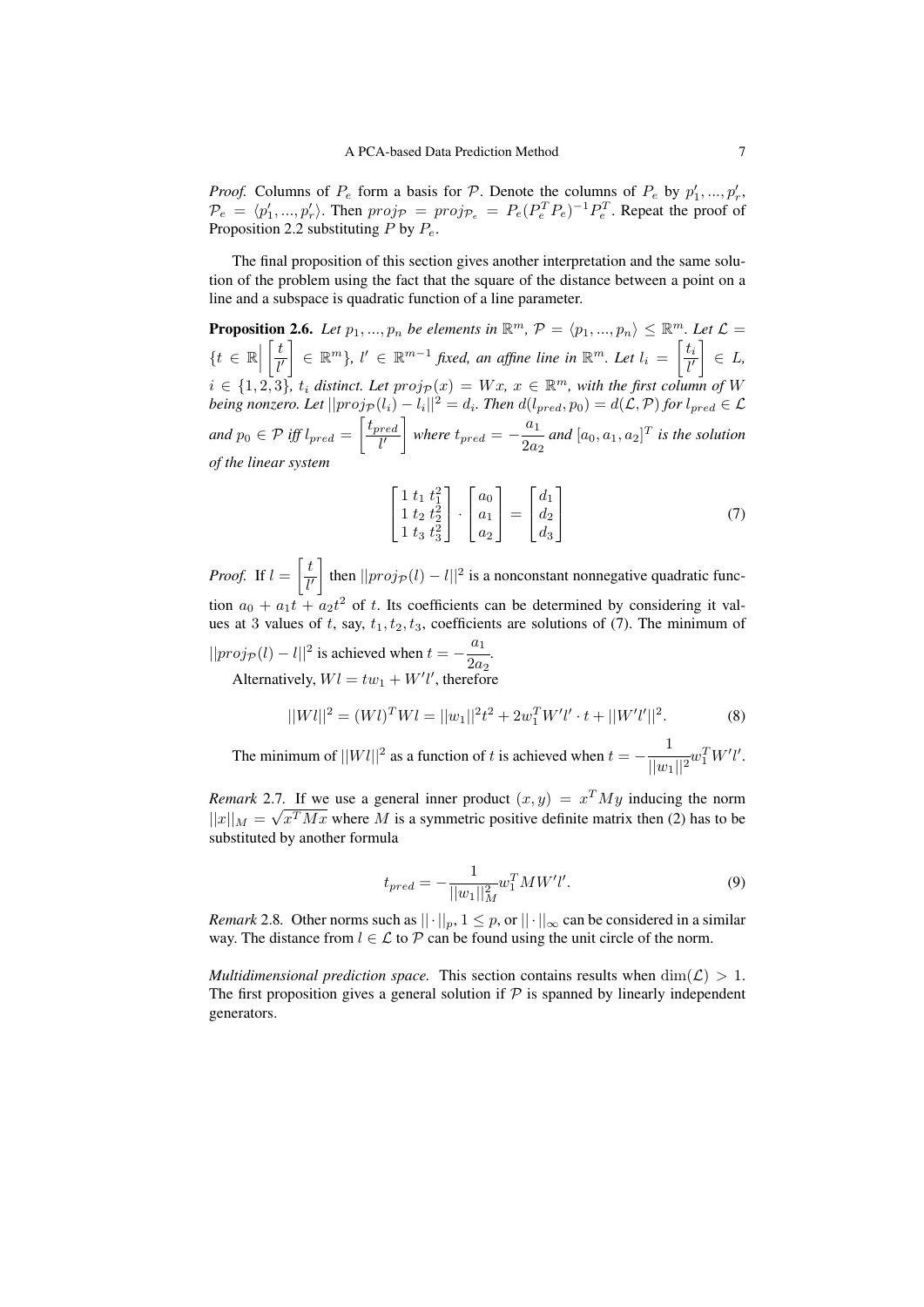**Proposition 2.9.** Let  $p_1, ..., p_n$  be linearly independent elements in  $\mathbb{R}^m$  ,  $P = [p_1 | ... | p_n]$ *the*  $m \times n$  *matrix obtained by joining*  $p_1, ..., p_n$ *. Let*  $\mathcal{P} = \langle p_1, ..., p_n \rangle \leq \mathbb{R}^m$ *. Let* 

$$
W = P(P^T P)^{-1} P^T - E_m = [W_k | W'], \tag{10}
$$

where  $W_k$  is the block of the first  $k$  columns of  $W.$  Let  $\mathcal{L} = \{ \left[ \frac{t}{\hbar} \right]$  $\overline{l}$ <sup> $\prime$ </sup>  $\Big] \in \mathbb{R}^m$ ,  $t =$  $\sqrt{ }$  $\overline{\phantom{a}}$  $t_1$ ...  $t_k$ 1 <sup>∈</sup>

 $\mathbb{R}^k$ ,  $l' \in \mathbb{R}^{m-k}$  fixed, an affine k-dimensional subspace in  $\mathbb{R}^m$ .

- *1. If*  $W_k = 0$  *then for any*  $l \in \mathcal{L}$  *there is a point*  $p \in \mathcal{P}$  *such that*  $d(l, p) = d(\mathcal{L}, \mathcal{P})$ *.*
- 2. If  $W_k \neq 0$  then  $d(l_{pred}, p_0) = \min_{l \in \mathcal{L}, p \in \mathcal{P}} d(l, p)$  for  $l_{pred} \in \mathcal{L}$  and  $p_0 \in \mathcal{P}$  if and only  $\lceil t_{pred} \rceil$

if 
$$
l_{pred} = \left\lfloor \frac{l_{pred}}{l'} \right\rfloor
$$
 where  $t_{pred} \in \mathbb{R}^k$  is such that  

$$
W_k t_{pred} = -proj_{\langle w_r \rangle}(W'l'). \tag{11}
$$

 $If rank(W_k) = k$  *then* 

$$
t_{pred} = -W_{k,L}W_k(W_k^TW_k)^{-1}W_k^TW'_v \tag{12}
$$

*where*  $W_{k,L}$  *is a left-inverse of*  $W_k$   $(W_{k,L}W_k = E_k)$ *.* 

*Proof.* Let  $l = \begin{bmatrix} \frac{t}{l} \end{bmatrix}$  $l'$  $\Big[ \Big] \in \mathcal{L}$ . Again we have that  $P^T P$  is invertible and  $proj_{\mathcal{P}} =$  $P(P^T P)^{-1} P^T$ ,  $d(l, P) = ||proj_P(l) - l|| = ||(P(P^T P)^{-1} P^T - E_m)l|| = |||Wl||.$ Again we express the product  $Wl$  as a linear combinations of columns:

$$
Wl = W_k t + W'l' = W_k t + proj_{\langle W_k \rangle}(W'l') + proj_{\langle W_k \rangle^\perp}(W'l'). \tag{13}
$$

Using the orthogonality we have

$$
||Wl||^2 = ||W_k t + \text{proj}_{\langle W_k \rangle}(W'l')||^2 + ||\text{proj}_{\langle W_k \rangle} \angle (W'l')||^2. \tag{14}
$$

1. Let  $W_k = 0$ . Then for any  $l \in \mathcal{L} d(l, \mathcal{P}) = ||W'l'||$ , it does not depend on l. 2. Let  $W_r \neq 0$ .  $||Wl||$  is minimal if and only if

$$
proj_{\langle W_k \rangle}(Wl) = W_k t + proj_{\langle W_k \rangle}(W'l') = 0.
$$

t can be chosen such that  $proj_{\langle W_k \rangle}(W_l) = 0$  since  $proj_{\langle W_k \rangle}(W_l')$  is an element generated by the columns of  $\tilde{W}_k$  and it can be expressed in the form  $W_k t$ . If  $rank(W_k) = k$  then  $proj_{\langle W_k \rangle} = W_k(W_k^TW_k)^{-1}W_k^T$  and  $W_{k,L}$  - the left inverse of  $W_k$ , exists, thus  $W_k t = -proj_{\langle W_k \rangle}(W'l')$  implies t is given by (12).

*Remark* 2.10*.* The condition

$$
W_k t = -proj_{\langle W_k \rangle}(W'l') \tag{15}
$$

can be interpreted that t is the coordinate column of  $-proj_{\langle W_k \rangle}(W'l')$  with respect to the sequence of  $W_k$ -columns, a generating set of  $\langle W_k \rangle$ .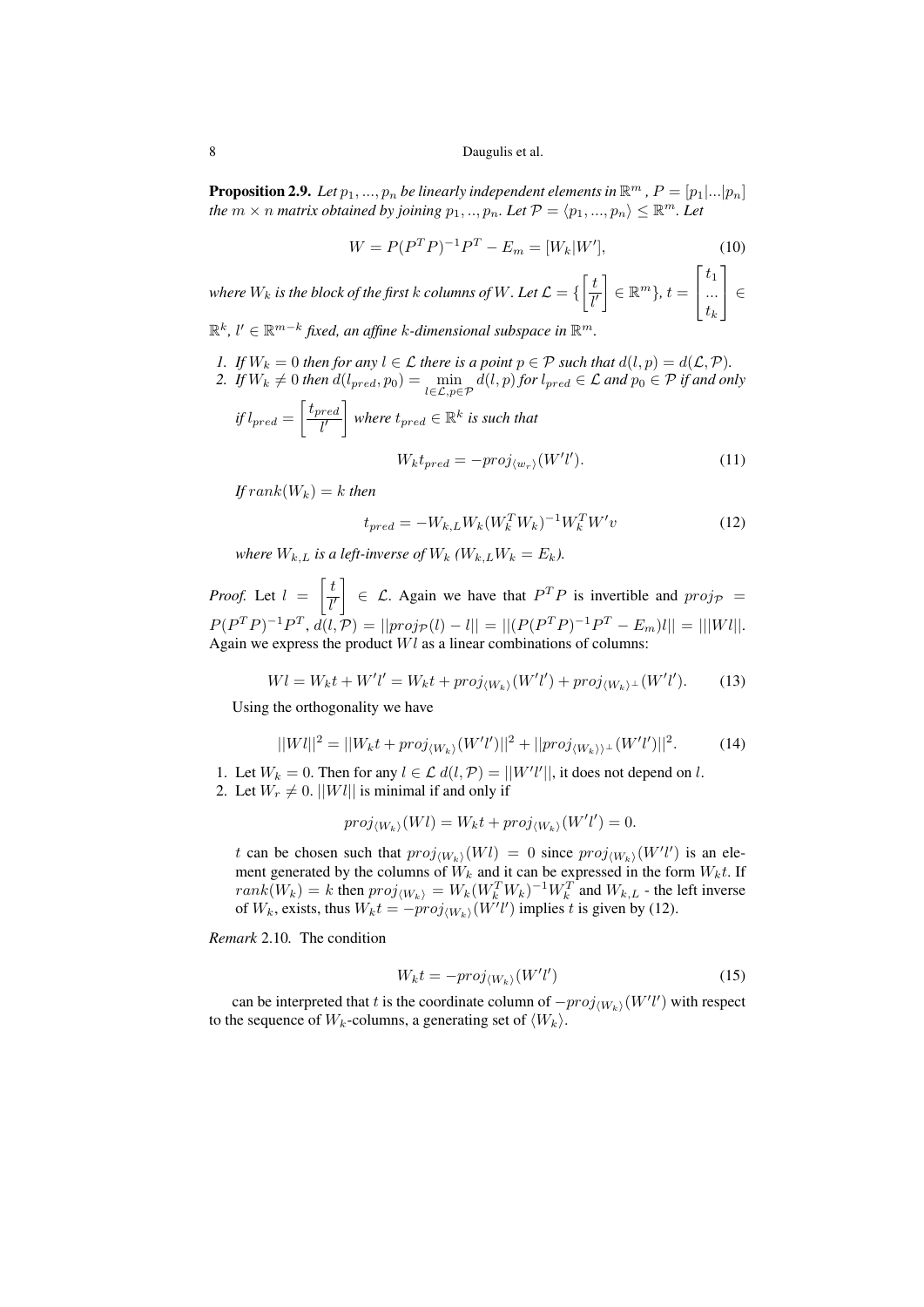**Proposition 2.11.** Let  $p_1, ..., p_n$  be elements in  $\mathbb{R}^m$ ,  $P = [p_1|...|p_n]$ . Let  $PC =$  $\left[ P_e | O_{m,n-r} \right]$  be such that  $rank(P_e) = rank(P)$  (for example, a column echelon *form of P*),  $\overrightarrow{C}$  *is a*  $n \times n$  *matrix of elementary column operations. Denote*

 $W = P_e (P_e^T P_e)^{-1} P_e^T - E_m = [W_k] W^{\prime}$ 

*where* W<sup>k</sup> *is the block of the first* k *columns of* W*. In these notations the statements of Proposition 2.9 are true.*

*Proof.* See proof of Proposition 2.5.

The  $\mathcal L$ -subset with minimal distance to  $\mathcal P$  can also be found similarly to Proposition 2.6. Consider the nonnegative quadratic surface in independent variables  $t_1, ..., t_k$  and the dependent variable  $\tilde{d}$ :  $||proj_{\mathcal{P}}(l) - l||^2 = d$ , find its coefficients using scalar products or  $\frac{(k+1)(k+2)}{2}$  $\frac{2}{2}$  points in general position, use theory of quadratic forms or find partial derivatives and solve the corresponding linear system. Details are given in the proposition below. For other metrics the solution must be modified accordingly.

**Proposition 2.12.** Let all notations be as in Proposition 2.9. Let  $w_j$  be the jth column of  $\bar{W}$ . Then  $t_{pred} \in \mathbb{R}^k$  in the case 2. of Proposition 2.9 is a solution of the  $k \times k$  linear *system*

$$
At = b, where [A]_{ij} = w_i^T w_j, \ b_i = -w_i^T W' l'
$$
 (17)

*Proof.* Let  $l = \left\lceil \frac{t}{l} \right\rceil$  $\overline{l'}$  $\left[\right] \in \mathcal{L}, t =$  $\lceil$  $\overline{\phantom{a}}$  $t_1$ ...  $t_k$ 1  $\Big\vert \in \mathbb{R}^k$ . Again we interpret the product Wl a linear combination of W-columns:

$$
Wl = \sum_{i=1}^{k} t_i w_i + W'l'. \tag{18}
$$

Using othogonality we get  $||Wl||^2 = \sum_{k=1}^{k=1}$  $\sum\limits_{i,j}^k t_i t_j w_i^Tw_j + 2\sum\limits_{i=1}^k$  $\sum_{i=1} t_i w_i^T W' l' + ||W'l'||^2$ . We

have that

$$
\frac{\partial ||Wl||^2}{\partial t_i} = 2 \sum_{j=1}^k t_j w_i^T w_j + 2 w_i^T W'l'.
$$
 (19)

Equating it to 0 for each i we get the  $k \times k$  linear system of equations given in the statement.

*Removing outliers (the most influential points) - an extension of the Cook's distance idea to the PCA setting.* A desirable step in the process of finding hidden data features is detection of outliers, (Zimek and Schubert, 2017). Outliers can be removed using the ideas of the Cook's distance, (Cook, 1979),(Kim, 2017). The idea is for each data point  $x$  to compare projections of data points onto two principal component hyperplanes - the

 $(16)$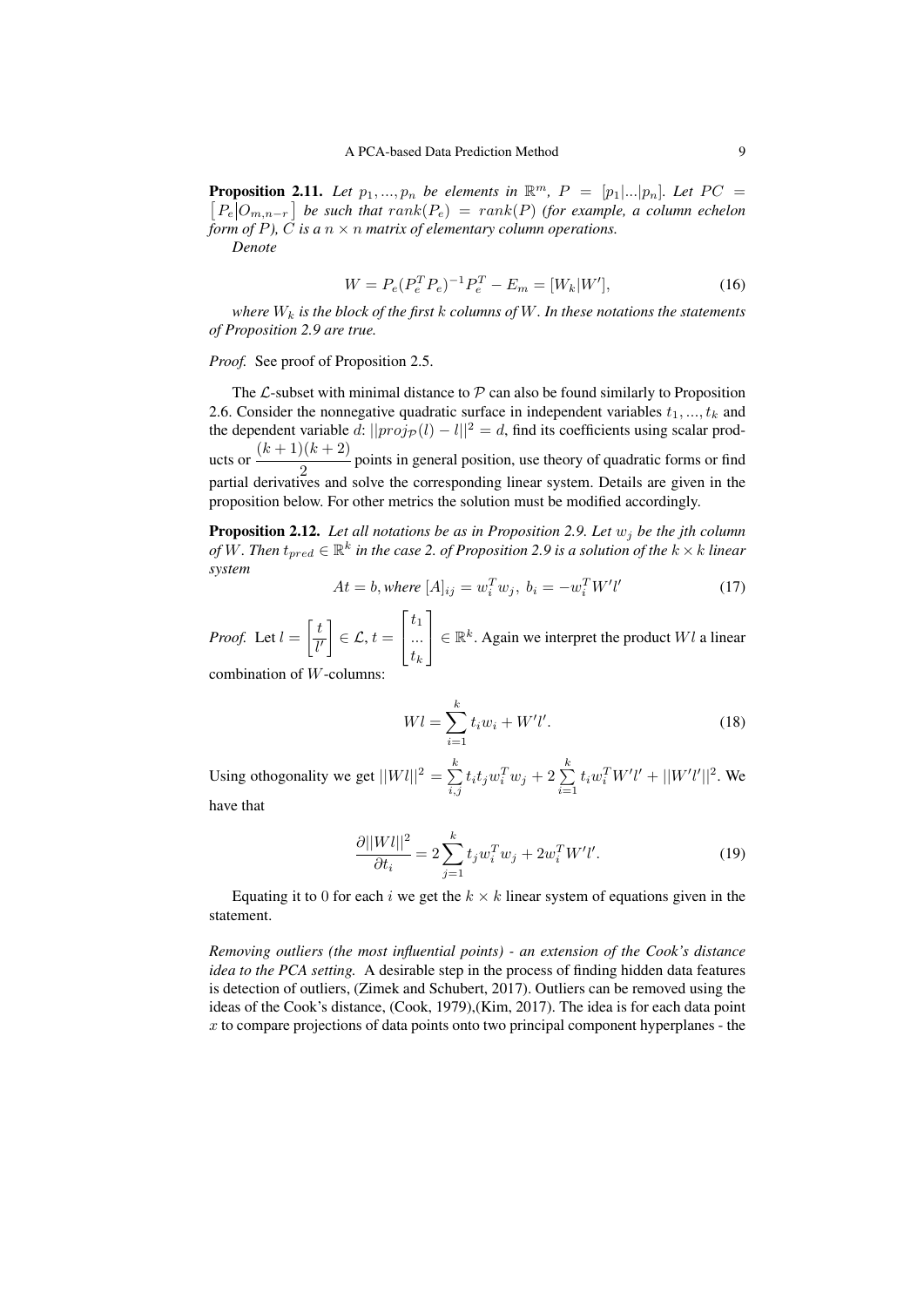PC hyperplane constructed with the whole data set  $S$  and the PC hyperplane of the same dimension constructed with the data set  $S\$  x. If the difference between these projections is relatively large, then  $x$  is considered an outlier (or an unduly influential point) with respect to the construction of the PCA hyperplane. It is related to the leave-one-out cross-validation.

In general, if we are given the coordinate column of a data point  $y$  and two projection matrices H and H' then  $Hy - H'y = (H - H')y$  or its norm represents the difference of the two projections. To estimate the absolute difference between  $H$  and  $H'$  on the whole data set, the sum over all data points of norms (squared) of such projection differences  $\sum ||(H - H')y||^2$  is computed. For the relative difference we divide it by the sum of  $y\equiv$ norms of distances from data points to their projections onto a chosen hyperplane, say,

$$
\sum_{y \in \mathcal{S}} ||(H - E_m)y||^2.
$$

We explain it in more detail for the PCA setting. We use the notations of Section 2.2. Let  $P = [p_1|...|p_n]$  be the  $m \times n$  matrix where  $p_i$  is the jth principal component for the data matrix S. Let  $P_i = [p_{i1}|...|p_{in}]$  be the  $m \times n$  matrix where  $p_{ii}$  is the jth principal component for the data matrix  $S\backslash S_{i*}$  (ith row removed). Construct the projection matrices  $H = P(P^T P)^{-1} P^T$ ,  $H_i = P_i (P_i^T P_i)^{-1} P_i^T$ , note that  $H, H_i$  are  $m \times m$  matrices. Columns of  $S<sup>T</sup> = [x_1 | ... | x_m]$  are vectors of data points, columns of  $(H - H_i)S<sup>T</sup>$  are differences of projections of data points. We use the Frobenius norm of matrices. We have that

$$
\sum_{x \in S} || (H - H_i)x||^2 = || (H - H_i)S^T ||^2.
$$
 (20)

We can assume that

$$
C_i = || (H - H_i)S^T ||
$$
\n(21)

measures the total (absolute) influence of the removal of the ith data point. Columns of  $(H - E_m)S^T$  are vectors orthogonal to the PC hyperplane having data points and their projection as endpoints,  $||(H - E_m)S^T||^2$  is total sum of distance squares from data points to their projections onto the initial PC hyperplane.  $RC_i = \frac{||(H - H_i)S^T||}{||(H - E_m)S^T||}$  can be chosen as relative influence or outlying measure of the data point  $i$ .

Clusters of data points with large RC-value can be removed after computing all  $RC<sub>i</sub>$  or iteratively.

*Cross-validation issues.* Cross-validation of the model can be done estimating insample and out-of-sample mean square error (MSE) of predictions. Leave-p-out and  $k$ -fold cross-validation can be used to split the whole data set into the training and test subsets.

We explain in some detail the leave-1-out cross-validation for our method. We use the notations of the previous section. For each  $i, 1 \le i \le |\mathcal{S}|$  we construct  $P_i$  as described above (the projection to the PCA hyperplane of dimension  $n$  which is computed removing the *i*-th data point), define  $W_i = P_i (P_i^T P_i)^{-1} P_i - E_m$ . We proceed according to Proposition 2.2, use the formula (2) and get the prediction  $t_{pred} = y_i'$  for the *i*'th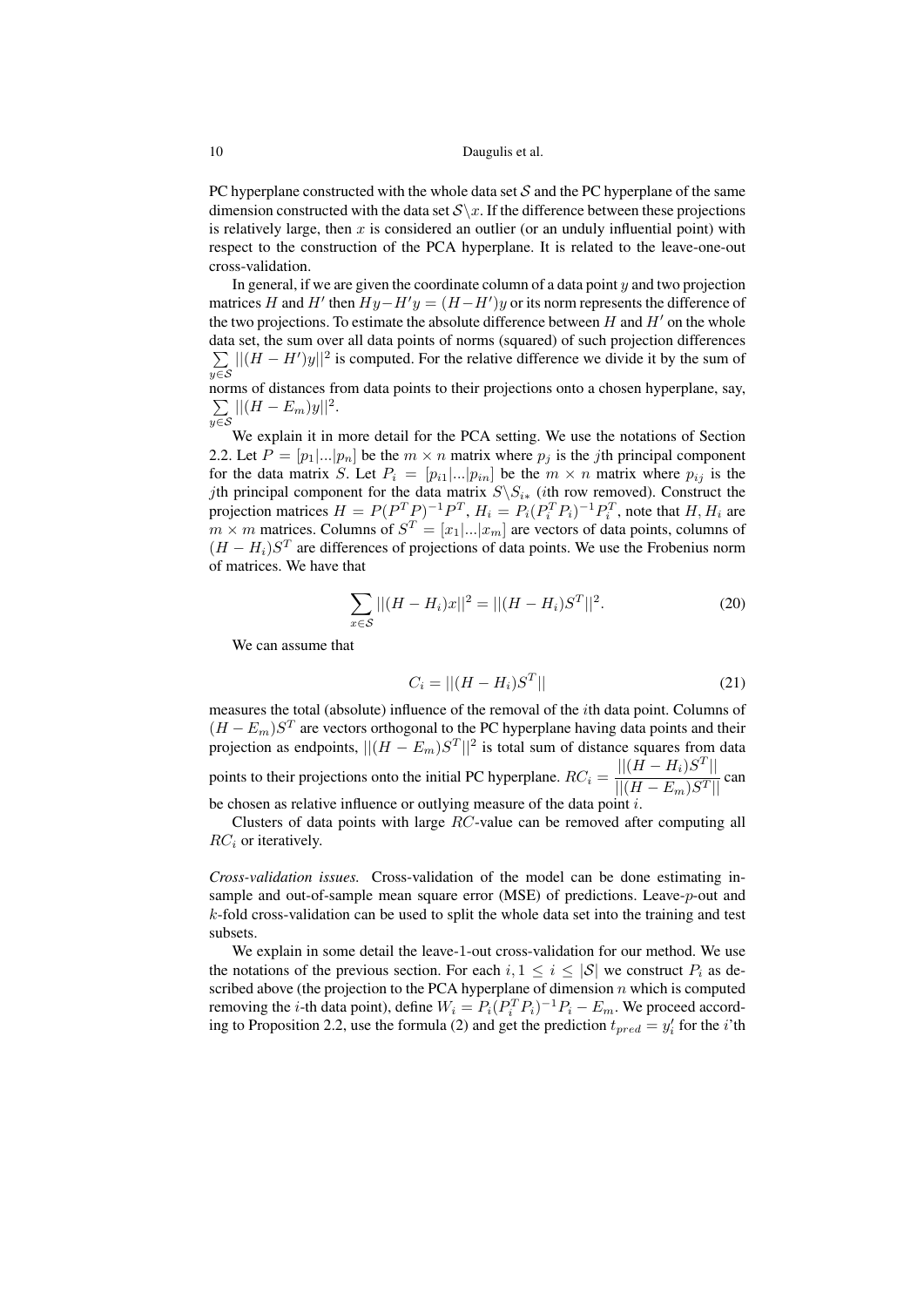data point using the other data points as a training set. We can now compare vectors  $[y_1, ..., y_s]$  and  $[y'_1, ..., y'_s]$  , find MSE etc.

*Confidence interval estimation.* Confidence intervals for this method can be estimated using the natural jacknife or bootstrap methods. Leave-p-out jacknife method can be used to generate a prediction distribution for a given initial data vector. Sufficient number of leave-p-out subsets of full data points and corresponding PCA hyperplanes are generated, predictions are computed for the given incomplete data vector. Another way to generate a prediction distribution is using bootstrapping by randomly choosing with replacement sufficiently large subsets of data points. Additionally, sufficient number of fictitious incomplete data vectors with a given distribution can be generated to estimate confidence intervals with a fixed full data matrix S.

# 3 Implementation of the PCA-distance method

*Scaling.* The data matrix S can be scaled columnwise - each  $s_{ij} \in S$  is substituted by  $\frac{s_{ij} - \overline{s_{*j}}}{s_{ij}}$ where  $\frac{\sigma_{*j}}{\sigma_j}$  where  $\frac{\sigma_j}{\sigma_j}$  and  $\sigma_j$  are the mean and the standard deviation, respectively, of the jth column. If  $\sigma_j = 0$  then the function  $s_{ij} \mapsto s_{ij} - \overline{s_{*j}}$  is applied. After the prediction is found the inverse transformation is computed. We usually assume that the data is scaled.

### 3.1 An algorithm

We describe the main steps for an algorithm implementing the PCA-prediction method developed in Propositions 2.2,2.5, 2.9, 2.11, 2.12. In particular,  $p_i \in \mathbb{R}^m$ . Notations of these propositions are used. See also Fig.3.

- Step 1 Identify vectors  $p_1, ..., p_n$ , form the  $m \times n$  matrix  $P = [p_1|...|p_n]$ . Go to Step 2.
- Step 2 Determine  $rank(P)$ . If  $rank(P) = n$  (i.e.  $p_1, ..., p_n$  are linearly independent) then go to Step 3.1, otherwise go to Step 3.2.
- Step 3.1 Compute the  $m \times m$  matrix  $W = P(P^T P)^{-1} P^T E_m$ . Go to Step 4.
- Step 3.2 Find a column-echelon form of  $P [P_e|O_{m,n-r}]$ . Compute  $W = P_e(P_e^T P_e)^{-1} P_e^T$  $E_M$ . Go to Step 4.
- Step 4 Identify the subspace L. If  $\dim(\mathcal{L}) = 1$  then go to Step 5.1, otherwise go to Step 5.2.
- Step 5.1 Subdivide  $W = [w_1|W']$ . Identify l'. Compute  $t_{pred} = -\frac{1}{1-w}$  $\frac{1}{||w_1||^2} w_1^T W' l'$ . Go to Step 6.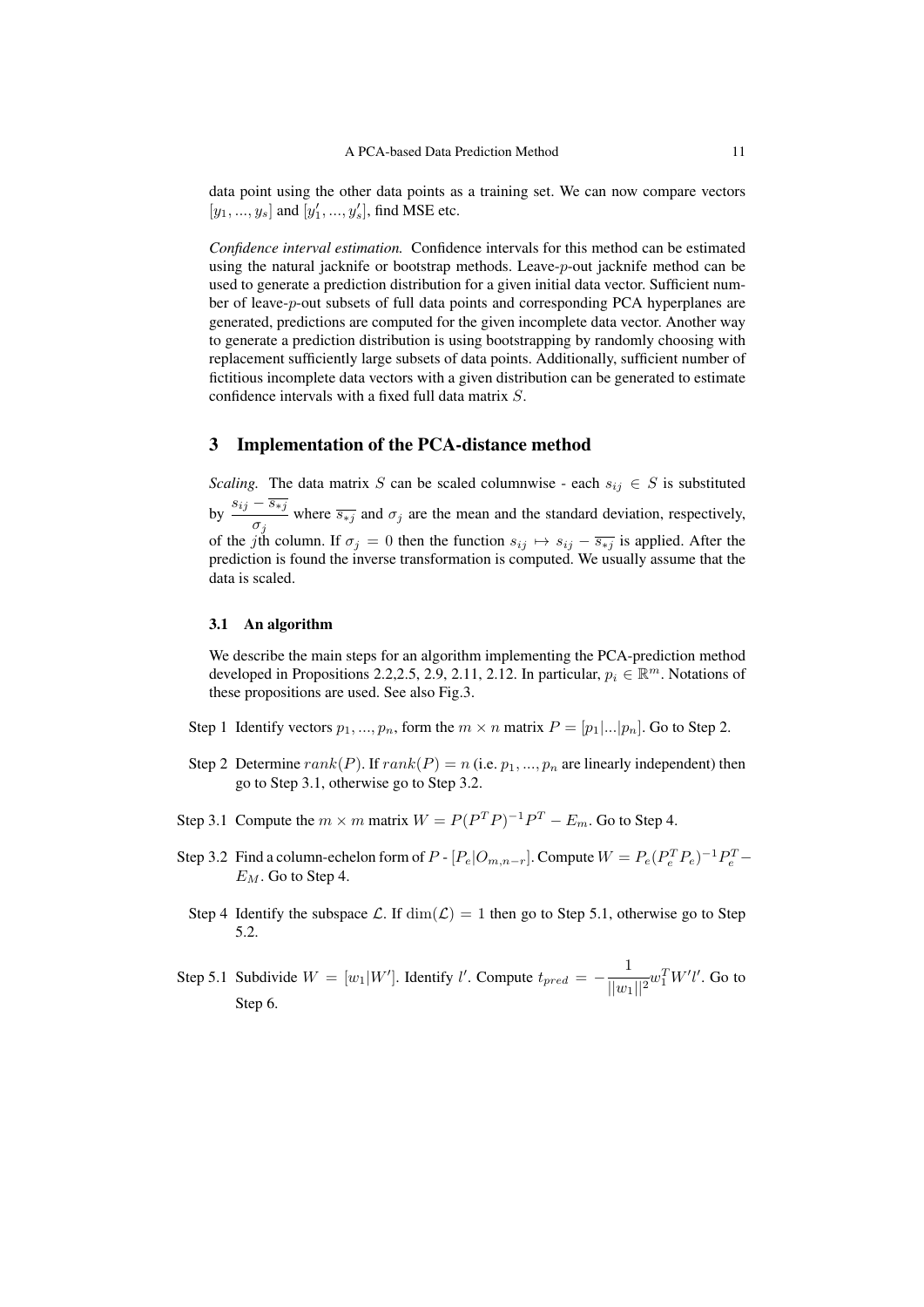Step 5.2 Subdivide  $W = [W_k|W'] = [w_1|...|w_k|W']$ . Identify l'. Compute the matrix elements  $a_{ij} = w_i^T w_j$ ,  $b_i = -w_i^T W' l'$ . Solve the linear system (17). If there are free unknowns then use additional arguments to find a unique prediction  $t_{pred}$  =  $\lceil$  $t_1$ 1

 $\overline{\phantom{a}}$ ...  $t_k$  $\Big\} \in \mathbb{R}^k$ . Go to Step 6.

Step 6 Complete the algorithm by returning  $l_{pred} = \left[\frac{t_{pred}}{l}\right]$  $\overline{l}$ .



Fig.3. The activity diagram of the PCA-distance algorithm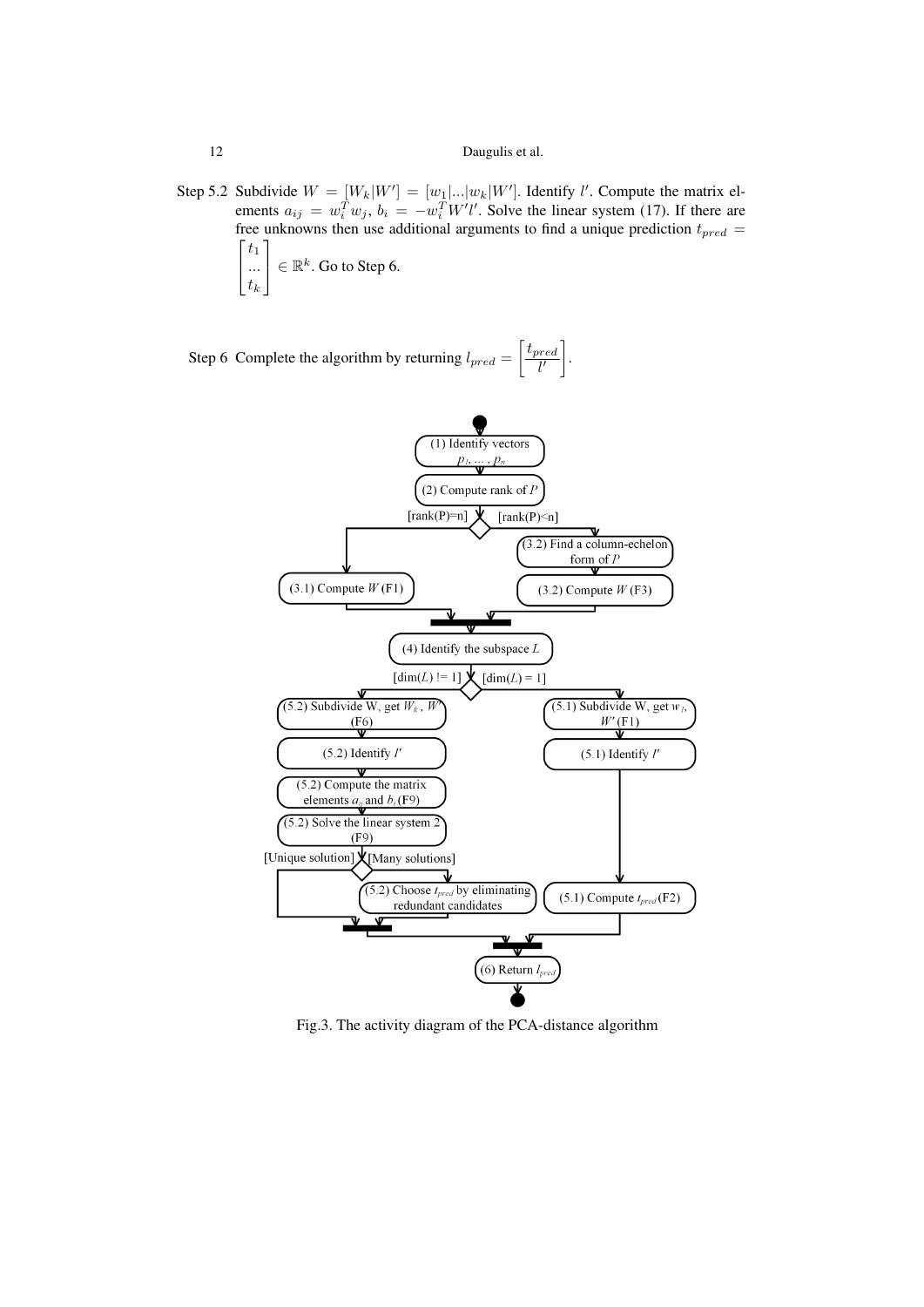#### 3.2 Implementation example

The PCA-distance method have been implemented as a part of the research project dealing with predictions of drug-resistant pathogen strains for medical and pharmacological purposes. In our case the independent variables  $x_{ij}$  are certain socio-economic indicators and  $y_i$ 's measure antimicrobial resistance of pathogens, see Acknowledgements. Fig.4 shows one of the outcomes of this implementation - the world map coloured according to the PCA-distance predictions of the antimicrobial resistance. Typical size of data matrices (the matrix S) was about  $300 \times 7000$ . Top 5% of outliers were removed using the approach given in subsection 2.2.



Fig.4. Predictions of ceftriaxone-resistant pathogen percentage rates by the PCA-distance method

This approach has been compared with the one used in (Oldenkamp, Schultsz et al, 2021) - a betabinomial vector generalized linear model with a logit link function. For the considered cases prediction errors of this method are close to those obtained by the Oldenkamp-Schultsz-Mancini-Cappuccio method, see Fig.5. It must be noted that confidence intervals provided by the OSMC method contain predictions by the PCAmethod in  $20\% - 30\%$  cases.

| Antimicrobial            | N   | OSMC<br>prediction<br>error | OSMC<br>prediction<br>error | prediction<br>mean absolute mean relative mean absolute mean relative<br>error | <b>PCA-distance PCA-distance</b><br>prediction<br>error | Percentage of<br><b>OSMC</b> confidence<br>intervals containing<br><b>PCA-distance</b><br>predictions |
|--------------------------|-----|-----------------------------|-----------------------------|--------------------------------------------------------------------------------|---------------------------------------------------------|-------------------------------------------------------------------------------------------------------|
| Azithromycin             | 303 | 0.007                       | 0.042                       | 0.006                                                                          | 0.038                                                   | 19.4                                                                                                  |
| Cefepime                 | 359 | 0.005                       | 0.049                       | 0.004                                                                          | 0.047                                                   | 33.5                                                                                                  |
| Cefepime/Ceftriaxone 389 |     | 0.005                       | 0.043                       | 0.005                                                                          | 0.041                                                   | 20.7                                                                                                  |
| Ceftriaxone              | 220 | 0.005                       | 0.055                       | 0.006                                                                          | 0.052                                                   | 19.9                                                                                                  |
| Ciprofloxacin            | 405 | 0.012                       | 0.019                       | 0.011                                                                          | 0.019                                                   | 33.3                                                                                                  |

Fig.5. Comparing OSMC and PCA-distance methods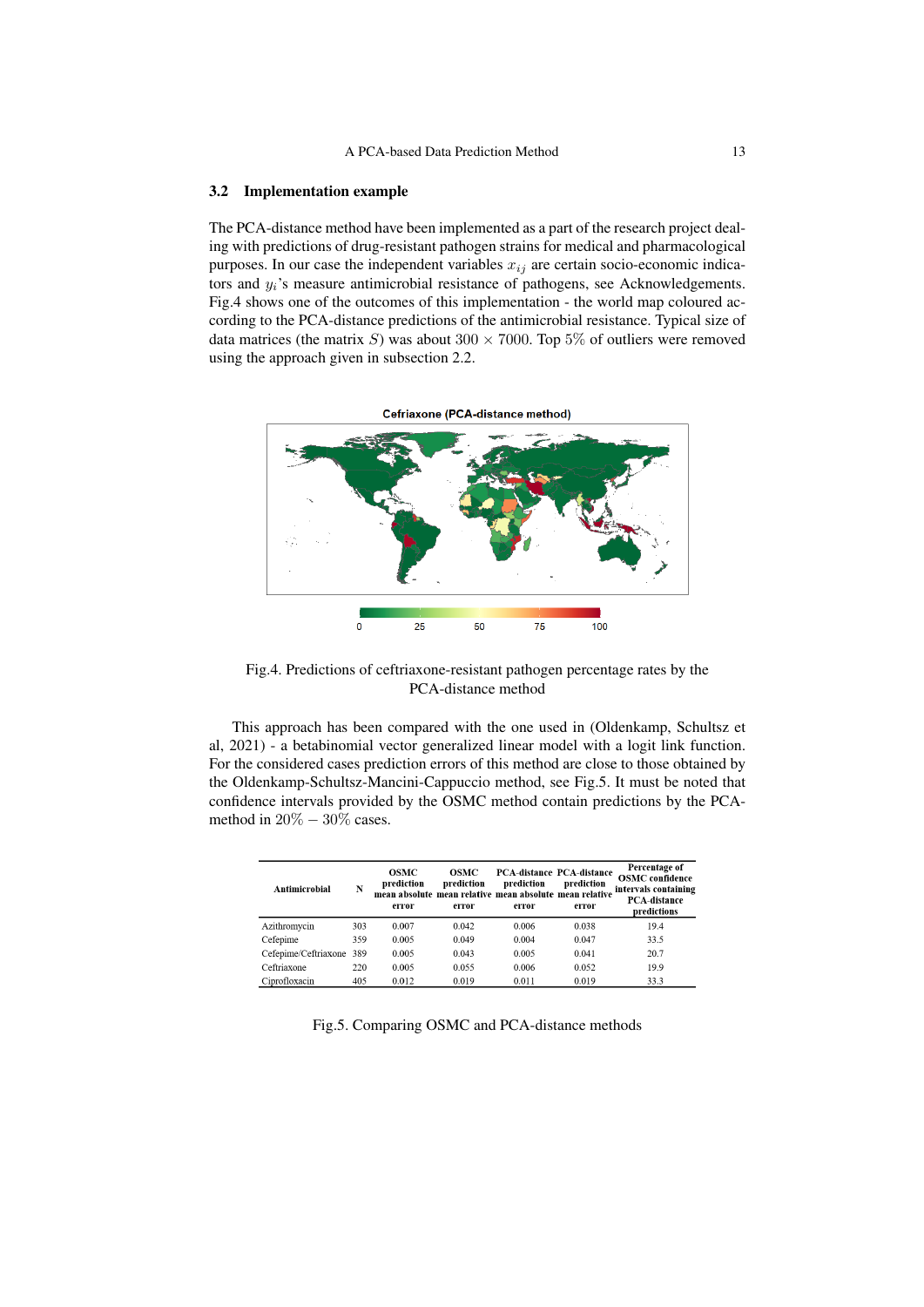| 14 | Daugulis et al. |
|----|-----------------|
|----|-----------------|

#### 4 Discussion

*Machine learning features.* The described prediction method may be interpreted as a technique having features of unsupervised and semi-supervised machine learning. The PCA-based dimensionality reduction which results in the approximation of the initial data set by a low-dimensional hyperplane, is a case of an unsupervised representation (feature) learning which identifies the most important data indicators for prediction purposes (Bengio, Courville et al., 2013). Unsupervised PCA-based anomaly detection is used to find outliers of the data set. In case the data matrix has undefined elements, it can be filled by appropriate methods which can be interpreted as cases of semisupervised learning.

Our prediction method is subject to typical machine learning limitations and failures being caused by badly chosen assumptions, conjectures, by data overfitting or underfitting.

*Comparison of the PCA-distance method with other prediction methods.* The PCAdistance method seems to be more advanced and sensitive compared to the naive mean value methods which do not use linearization. One possible advantage of the mean value method is that it always returns values within the interval specified by existing measurements, e.g. it can not return a negative value if all existing values are positive.

The PCA-distance method does not assume that data is distributed in a special and uniform way therefore it seems more suitable to process data having high dimensionality and data distributed in different ways. Thus is it markedly different from methods in the expectation-maximization family, (van Buuren, 2007).

The PCA-distance method takes into account the whole data set of complete samples. In this sense it is different form the K-NN methods which take into account only a few complete samples, (Bertsimas, Pawlowski et al., 2018). In our method there is no need to arbitrarily specify the integer K. Taking into account the linearization of the whole data set seems more justified for large data sets with high dimensionality. We note that the metric idea is used in the space of all variables, including the dependent variables, not just the subspace of variables which are defined for all samples.

Existing prediction methods using PCA seem to recover missing values as koordinates of points on the subspace of principal components. The PCA-distance method is different from such methods since it finds extremal points on the candidate subspace with respect to the shifted subspace of principal components.

# 5 Conclusion

We offer a novel method for prediction of missing data which uses only the linearization - the most important approximation idea, and the notion of metric. The data set of full samples is linearized using the PCA. The point or points on the candidate subspace having the minimal distance to the linearized data subspace is chosen as the prediction. Closed formulas are obtained for the Euclidean (canonical or generalized) metric case. Our method may be suitable for data sets having high dimensionality and different data distribution patterns for different variables since it does not explicitly assume any data distribution.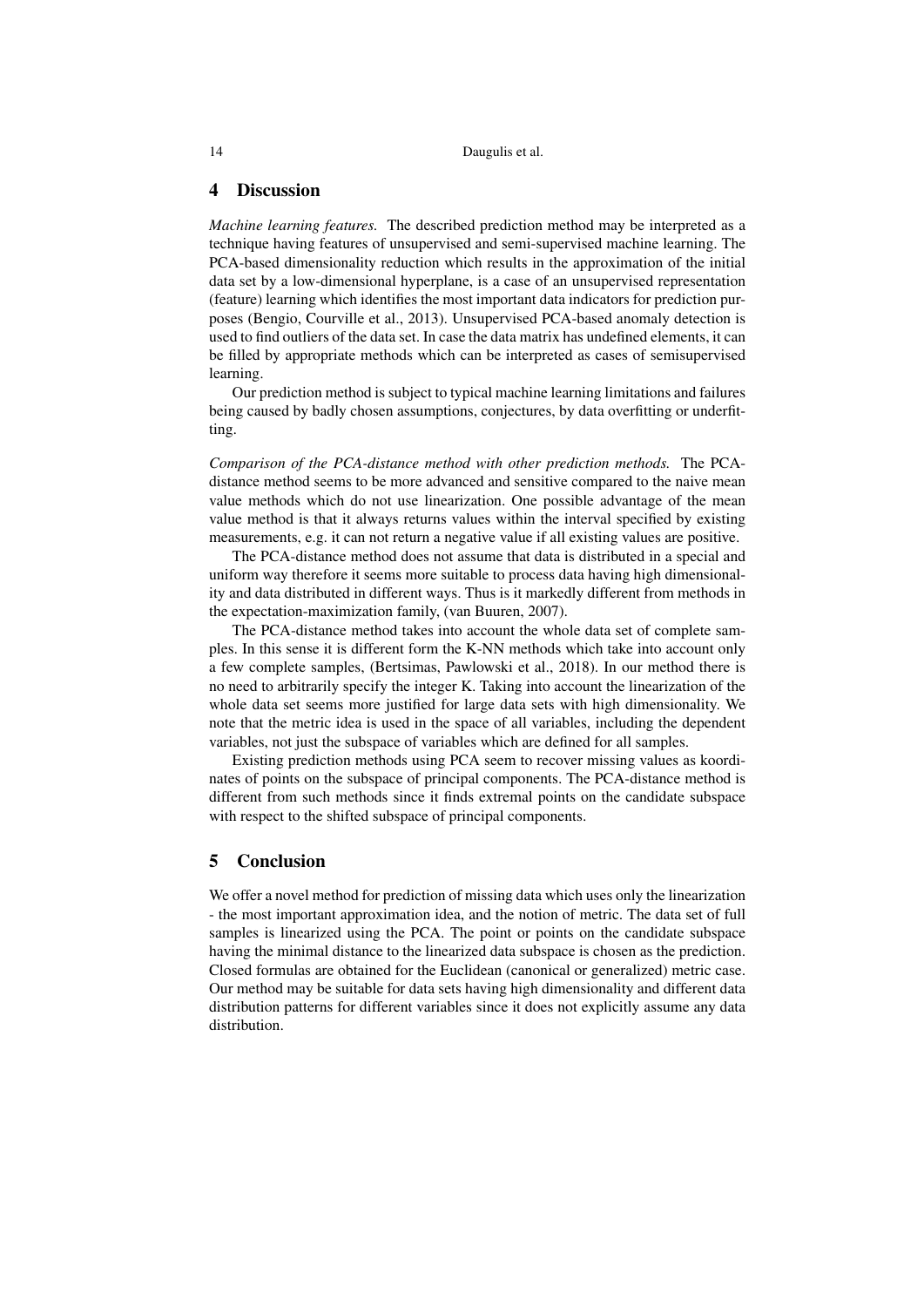## Acknowledgements

The authors acknowledge partial funding from the following national funding agencies participating in the project MAGIcIAN JPI-AMR (https://www.magician-amr.eu/): State Education Development Agency (VIAA, Latvia) and Italian Ministry of Education and Research (MIUR, Italy).

# References

- Bengio, Y.; Courville A., Vincent, P. (2013). Representation Learning: A Review and New Perspectives, *IEEE Transactions on Pattern Analysis and Machine Intelligence*, 35 (8): 1798- 1828. arXiv:1206.5538. doi:10.1109/tpami.2013.50. PMID 23787338. S2CID 393948.
- Bertsimas, D., Pawlowski, C. Zhuo, Y.D. (2018). From predictive methods to missing data imputation: An optimization approach, *Journal of Machine Learning Research*, 18, pp.1-39.
- Bu, T.H., Dysvik, B., Jonassen, I. (2004). LSimpute: accurate estimation of missing values in microarray data with least squares methods, *Nucleic Acids Res.*, 32(3):e34.
- van Buuren, S. (2007). Multiple imputation of discrete and continuous data by fully conditional specification, *Stat Methods Med Res.*, 16(3):219-42.
- Bzdok, D., Altman, N., Krzywinski, M. (2018). Statistics versus Machine Learning, *Nature Methods*, 15 (4): 233-234. doi:10.1038/nmeth.4642. PMC 6082636. PMID 30100822.
- Cook, R. D. (1979). Influential Observations in Linear Regression, *Journal of the American Statistical Association. American Statistical Association.* 74 (365): 169?174.
- Eckart, C., Young, G. (1936). The approximation of one matrix by another of lower rank, *Psychometrika*, 1 (3): 211?8.
- Gorban, A.N, Kegl, B., Wunsch, D.C, Zinovyev, A. (eds) (2007). *Principal Manifolds for Data Visualisation and Dimension Reduction*, LNCSE 58, Springer, Berlin ? Heidelberg ? New York, 2007.
- Hestenes, M. R. (1958). Inversion of Matrices by Biorthogonalization and Related Results, *Journal of the Society for Industrial and Applied Mathematics*, 1, pp.51?90.
- Hotelling, H. (1933). Analysis of a complex of statistical variables into principal components, *Journal of Educational Psychology*, 24, pp.417?441, and 498?520.
- Hotelling, H. (1936). Relations between two sets of variates, *Biometrika*, 28 (3/4), pp.321?377.
- Jonsson, P., Wohlin, C. (2004). An evaluation of k-nearest neighbour imputation using Likert data, *10th International Symposium on Software Metrics, 2004. Proceedings*, pp.108-118.
- Little, R.J., Rubin, D.B. (1987). *Statistical analysis and missing data*, John Wiley & Sons.
- Kim, M.G. (2017). A cautionary note on the use of Cook's distance. *Communications for Statistical Applications and Methods.*, 24 (3): 317?324.
- Meijering, E. (2002). A chronology of interpolation: from ancient astronomy to modern signal and image processing, *Proceedings of the IEEE*, 90 (3), pp.319?342.
- Meglen, R.R. (1991). Examining Large Databases: A Chemometric Approach Using Principal Component Analysis, *Journal of Chemometrics*, 5 (3), pp.163?179.
- Meyer, C.D. (2010). *Matrix analysis and applied linear algebra*, SIAM.
- Mittal, S. (2016). A Survey of Techniques for Approximate Computing, *ACM Comput. Surv. ACM.*, 48 (4), pp.62:1?62:33.
- Oba, S., Sato, M.A., Takemasa, I., Monden, M., Matsubara, K., Ishii, S. (2003). A Bayesian missing value estimation method for gene expression profile data, *Bioinformatics*, Nov 1;19(16), pp.2088-96.